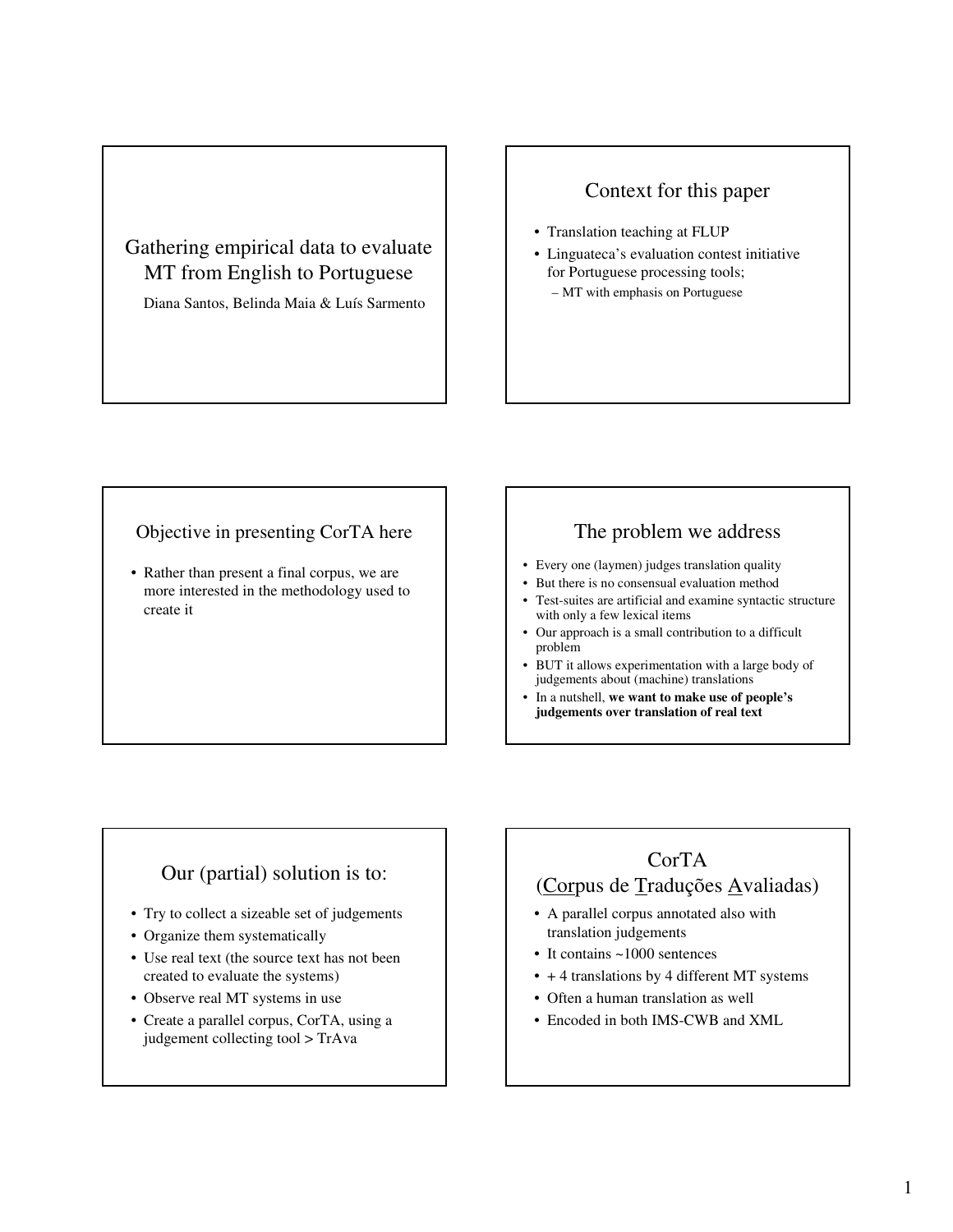| 1. Listar frases por critério(s):<br>Parklin POS<br>Palavra 2<br>Palayra 3<br>Palavra 4<br>Palayra 5<br>Palawa 1<br>$\check{}$<br>$\ddot{}$<br>$\ddot{\phantom{0}}$<br>$\blacktriangledown$<br>$\blacksquare$<br>$7 -$<br>$\overline{\phantom{a}}$<br>$\overline{ }$<br>$\bullet$<br>$\overline{\phantom{a}}$<br>Linear Paddel<br>Erro de Tradução:<br>Qualquer<br>$\bullet$<br>Número de Tradações Emétas:<br>Número de Tradações Emétas:<br>Qualquer -<br><b>Audiotor</b><br>Qualquer<br>$\bullet$<br>Origem da Frase:<br>Qualquer<br>$\overline{\phantom{a}}$<br>Metor de Tradução<br>Qualquer<br>$\bullet$<br>Listan<br>2. Estatísticas de Utilização:<br>2.1) Contabilização de POS<br>2.2) Contabilização de Problemas<br>2.3) Contablização POS por Tipo de Problemas | A screenshot of CorTA |
|------------------------------------------------------------------------------------------------------------------------------------------------------------------------------------------------------------------------------------------------------------------------------------------------------------------------------------------------------------------------------------------------------------------------------------------------------------------------------------------------------------------------------------------------------------------------------------------------------------------------------------------------------------------------------------------------------------------------------------------------------------------------------|-----------------------|
|                                                                                                                                                                                                                                                                                                                                                                                                                                                                                                                                                                                                                                                                                                                                                                              |                       |
|                                                                                                                                                                                                                                                                                                                                                                                                                                                                                                                                                                                                                                                                                                                                                                              |                       |
|                                                                                                                                                                                                                                                                                                                                                                                                                                                                                                                                                                                                                                                                                                                                                                              |                       |
|                                                                                                                                                                                                                                                                                                                                                                                                                                                                                                                                                                                                                                                                                                                                                                              |                       |
|                                                                                                                                                                                                                                                                                                                                                                                                                                                                                                                                                                                                                                                                                                                                                                              |                       |







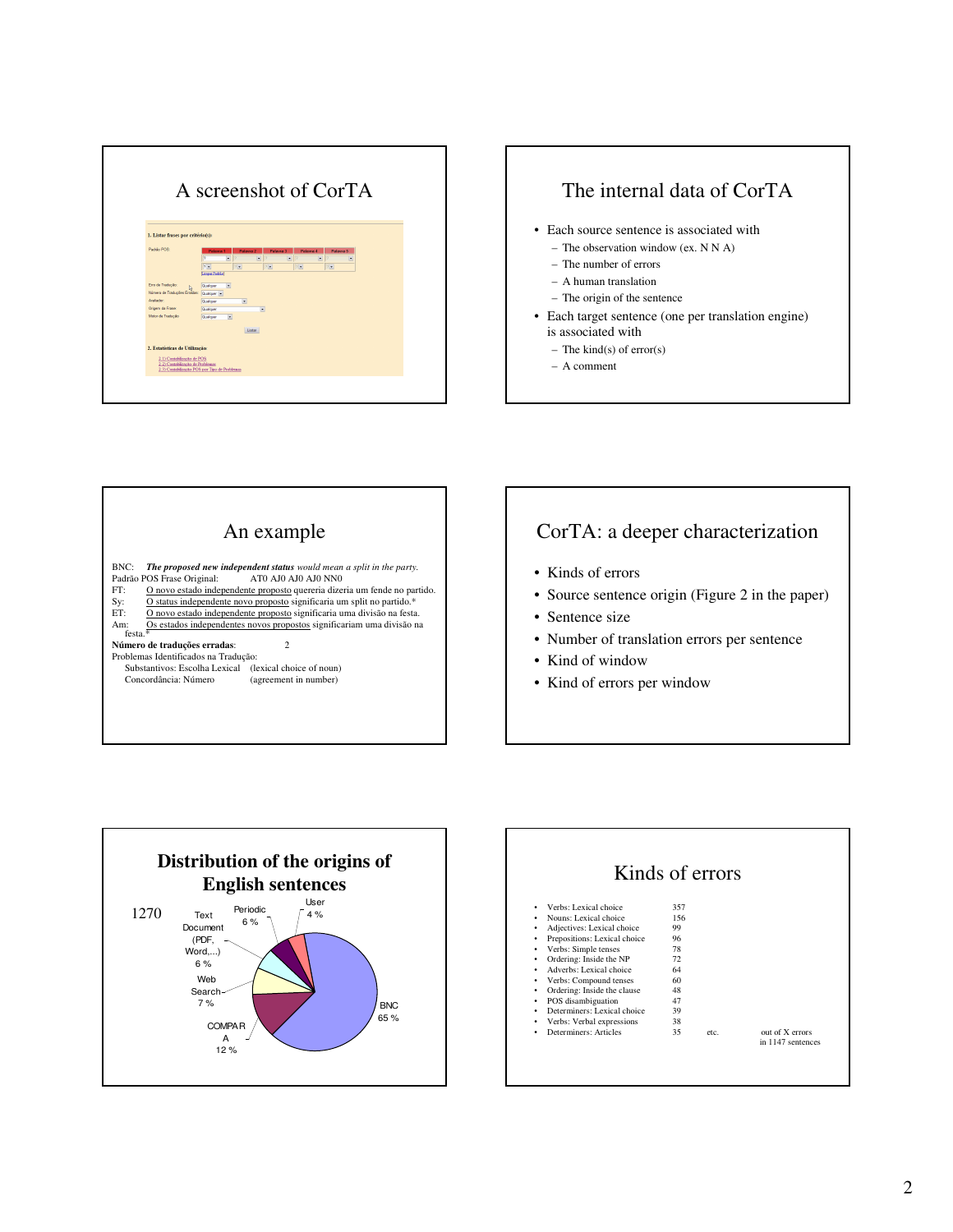

|                     | Kind of source window |
|---------------------|-----------------------|
| VBB TOO             | 82                    |
| VM0                 | 30                    |
| AT0 AJ0 AJ0 AJ0 NN0 | 18                    |
| NN1-VVG             | 16                    |
| VBB                 | 11                    |
| AI0 AI0 AI0 NN0     | 10                    |
| $A$ J $0$ -NN $1$   | 10                    |
| VM0 PNP VVI CIS     | 8                     |
| PNP VM0 AJC VVI     | 7                     |
| PRP PNI NN1         | 5                     |
| AT0 AJ0 yet AJ0 NN0 | 4                     |

#### Problems with the source window

- **PNP VVD PNQ AJ0 AJ0**
- He remembered her veiled brown gaze. (COMPARA)

#### • *can assure* **PNP AJ0 NN1**

But I can assure you appropriate action will be taken when we have found the guilty party. (Web)

#### • *can afford* **TO0 VVD**

nobody can afford to get stuck in that way of thinking. (BNC)

### Non-trivial search in CorTA

- What search engine performs best for N N?
- What kind of window displays least errors?
- Which errors were discovered for a particular kind of window?
- In which cases did all systems fail (or succeed)?
- Which windows displayed a particular error kind?

# The underlying collecting tool: TrAva: Traduz e Avalia

- This system collected the judgements
- Collective gathering by students and interested researchers
- Four step decision
	- The window
	- How many errors
	- Error classification
	- Manual translation and/or comment

#### TrAva screenshotFile Edit View Favorites  $\begin{array}{c}\n\hline\n\text{Menu} \\
\hline\n\end{array}$  [Menu] [AJUDA] dress **a http://poloclup.linguateca.pt/f** TrAva Etapa 1: Tradução Introduza texto em *inglês* para tradução para *portug*i Other major international events are taking place in<br>Lisbon during the same period.  $\rightarrow$  Traduzir < .<br>Nota: a consulta poderá demorar alguns i \_<br>TrAva (07/11/2003)<br>Sugestões e comentários : contacto@poloFLUP.linguateca.pt Linguateca 2003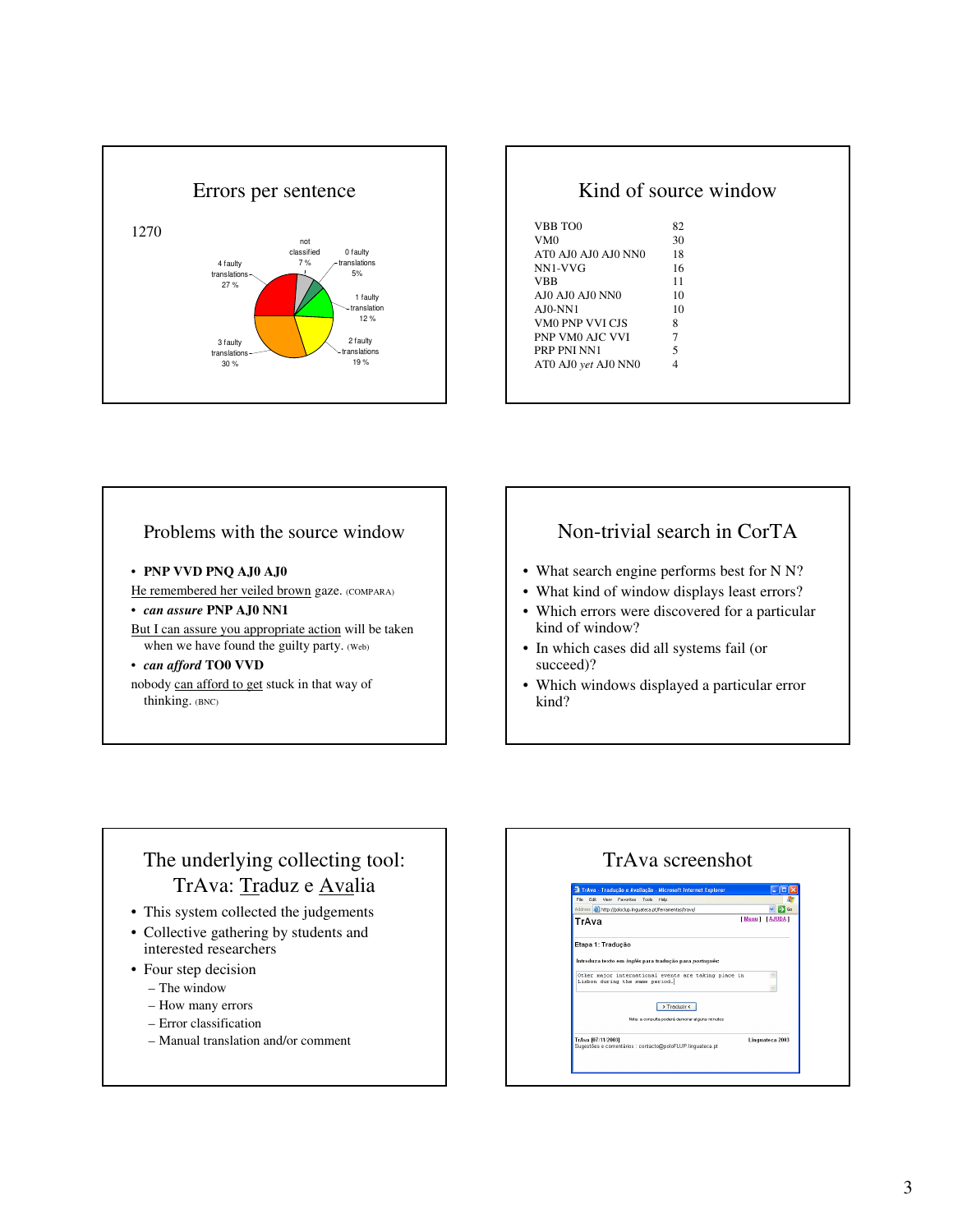

| File Edit Veve Favorites Tools Help                                                | TrAva - Traducão e Avaliação - Nicrosoft Internet Explorer                                                                                                                  |            |                                                              |                                                           |                                                                                                |                        |         |
|------------------------------------------------------------------------------------|-----------------------------------------------------------------------------------------------------------------------------------------------------------------------------|------------|--------------------------------------------------------------|-----------------------------------------------------------|------------------------------------------------------------------------------------------------|------------------------|---------|
| a Back .                                                                           | ■ 日 台 Caro 女 Facts @ Mais @ B & 图 ·■                                                                                                                                        |            |                                                              |                                                           |                                                                                                |                        |         |
|                                                                                    |                                                                                                                                                                             |            |                                                              |                                                           |                                                                                                |                        |         |
|                                                                                    | Address @ Http://polock.p.inguateca.pt/ferramentas/traval                                                                                                                   |            |                                                              |                                                           |                                                                                                | $\vee$ $\Box$ $\infty$ | Links M |
| 2. Caracterização das traduções                                                    |                                                                                                                                                                             |            |                                                              |                                                           |                                                                                                |                        |         |
| 2.1) Resultados obtidos por motor de traducilo:                                    |                                                                                                                                                                             |            | 2.41 Problemas identificativeis:                             |                                                           |                                                                                                |                        |         |
| Motor de Traducilo<br><b>Republicio</b>                                            |                                                                                                                                                                             |            | segmento grilico nas traducias peleocionadas na seccião 2.3: |                                                           | Recorrendo és seguintes celegorias, identifique quais os problemas que encontra na tradução do |                        |         |
| FreeT unstables                                                                    | Duties accordacionantes internacionais inscedantes<br>are thrown am Lisboa durante a masmo satisfic-                                                                        |            |                                                              |                                                           |                                                                                                |                        |         |
| <b>Systems</b>                                                                     | Outros eventos internacionais principais estão acemendo.                                                                                                                    |            | <b>TIMorfologia e Léviso</b>                                 |                                                           |                                                                                                |                        |         |
|                                                                                    | en Lidos duarte e memo periode.                                                                                                                                             |            | <b>Substantiana</b>                                          | $\mathbf{r}$                                              |                                                                                                |                        |         |
| <b>E-T Server</b>                                                                  | Outco eventos intersacionais maiores estás acontecendo<br>ter lugar em Lisboa durante a mesmo període.                                                                      |            | Adjectives                                                   | $\mathbf{r}$                                              |                                                                                                |                        |         |
| <b>APAN</b>                                                                        | Outsor eventer internacionals principals estão<br>acentecendo em Lisboa durante o mesmo pedodo.                                                                             |            | Advirting                                                    | Excellent moral                                           |                                                                                                |                        |         |
|                                                                                    |                                                                                                                                                                             |            | Determinanten                                                | Plural dos Adiectivos                                     |                                                                                                |                        |         |
| 2.21N*-to traduction core probleman/error *                                        |                                                                                                                                                                             |            | Properties                                                   | Adjectivos Uniformes<br>Gray dos Adiectivos - Comparativo |                                                                                                |                        |         |
| De entre sa 4 traducões efectivamente obtidas indigue guantas apresentam problemas |                                                                                                                                                                             |            | <b>Number</b>                                                | Grou dos Adiectivos - Superiotivo                         |                                                                                                |                        |         |
| ou emas relativamente à tradução do segmento crítico:                              |                                                                                                                                                                             |            |                                                              |                                                           |                                                                                                |                        |         |
|                                                                                    | 1 tradução com problemas sobre o segmento crítico (em 4).                                                                                                                   |            | Prenost riles                                                | ٠                                                         | v                                                                                              |                        |         |
|                                                                                    |                                                                                                                                                                             |            | Verhalt                                                      | ÷                                                         |                                                                                                |                        |         |
| 2.31 Selección das traducións a coracterizar                                       |                                                                                                                                                                             | Conjuncões | 3                                                            | $\ddot{}$                                                 |                                                                                                |                        |         |
|                                                                                    | De entre ac-4 traductivo etectivamente obtidas, peleocione uma ou mais sobre ac quais ità<br>conceder à classificación especto ao extensión na censão 2.4 tontona de tadoto |            | <b>ID Sindario</b>                                           |                                                           |                                                                                                |                        |         |
|                                                                                    |                                                                                                                                                                             |            | Concentingia                                                 | $\gamma$                                                  | ŵ                                                                                              |                        |         |
| Motor da Starbinão<br>Crea Transferies                                             | <b>Texa</b> diam'r.<br>Outsor acordecimental internacionals importantes                                                                                                     |            | <b>College day Dalaway</b>                                   | 3                                                         |                                                                                                |                        |         |
|                                                                                    | acesterem em Lisboa durante e mesmo aeríodo.                                                                                                                                | п          | <b>Photo</b>                                                 | ٠                                                         |                                                                                                |                        |         |
| <b>System</b>                                                                      | Dutsc eventer internationals principals estão<br>assemble are Lisbux dasards a masmo particular.                                                                            | O          | Constanzolle                                                 | $\mathbf{r}$                                              |                                                                                                |                        |         |
| <b>B.T.Server</b>                                                                  | Didnes associas internacionais maisses estão                                                                                                                                | ø          | Repolução incorrecta do                                      | ٠                                                         |                                                                                                |                        |         |
|                                                                                    | acentenenda for logar em Uphoa durante o micoma<br>antices                                                                                                                  |            | POS ha végrafa                                               |                                                           |                                                                                                |                        |         |
| Arikal                                                                             | Dutsc eventer internationals principals estão                                                                                                                               | ο          | Despricks de outros<br>problemes                             |                                                           |                                                                                                |                        |         |
|                                                                                    | assateseds on Lisba death constructions.                                                                                                                                    |            |                                                              |                                                           |                                                                                                |                        |         |
|                                                                                    |                                                                                                                                                                             |            |                                                              |                                                           |                                                                                                |                        |         |

| G Back +                 | File Edit View Favorites Tools Help<br>O X 2 1 C Dienth of Favorites @ Predia @ B . B E .                                                     |   |                                         |        |    |   |              |
|--------------------------|-----------------------------------------------------------------------------------------------------------------------------------------------|---|-----------------------------------------|--------|----|---|--------------|
|                          | Address (a) http://polock.p.ingusteca.pt/ferramentas/traval<br>provided a community of states at campoint three persons of contract an inter- |   |                                         |        |    |   | v D Go Links |
|                          |                                                                                                                                               |   | Concordincia                            | ö      |    | × |              |
| Motor de Traducão        | <b>Beautists</b>                                                                                                                              |   | Orden das Palavras                      | 7      | ×. |   |              |
| Free Translation         | Outros accelecimentos internacionais importantes<br>acestocem em Lisbaa durante o mesmo periode.                                              | Ξ |                                         |        |    |   |              |
| <b>Sydney</b>            | Outlos weeths intervacionals exercisais educ-                                                                                                 | п | <b>Risks</b>                            | ġ.     |    | × |              |
| C-T-Salval               | convents em Lisboa datarde e masmo período.<br>Outsor weethe internacionals mainter estão                                                     |   | Coordenscillo                           | ö<br>× |    |   |              |
|                          | acestocendo ter legas em Unhau durante o mesmo<br>narista.                                                                                    | ø | Resolução incorrecta do<br>POShomógrafo | o.     |    |   |              |
| Amikal                   | Outco eventor intervacionals admissionable<br>acestecendo em Lisboa durante a mesmo período.                                                  | Ω | Descriptio de outros<br>problemas       |        |    |   |              |
| 4. Comentário adicional: |                                                                                                                                               |   |                                         |        |    |   |              |
| totalmente correcto.     | O resultado do FreeTranslation está<br>×                                                                                                      |   |                                         |        |    |   |              |
|                          |                                                                                                                                               |   | Guardar categorização                   |        |    |   |              |

### Problems in using TrAva

- The people employed had no experience, either in systematization or evaluation
- There was no off-the-shelf taxonomy for E-to-P
- People tried to compare systems instead of assess them Errors were very hard to classify (source of the problem?, resulting problem?,...)
- People kept assuming internal system behaviour
- Several versions of TrAva *but it is still developing and far from perfect*

# Preliminary results

- CorTA allows complex searches
- The data can (and should) still be improved (reclassifying / refining / adding / removing)
- Open system (anyone can use it for this language pair)
- We were able to do considerable training
- A cooperative endeavour

#### Future work

- Study inter-judgment agreement, by asking several subjects to reclassify sentences
- Mark also (whenever at all possible) the corresponding windows in translation
- Store linguistic variant of the judge (Brazil, Portugal, etc.), genre of the source text, ...
- Study in which cases the judgement is variant dependent (is it an error or not?)
- Machine-assisted generation of test-suites
- Comparing with COMPARA's human translations
- Study the overlap between several machine translations